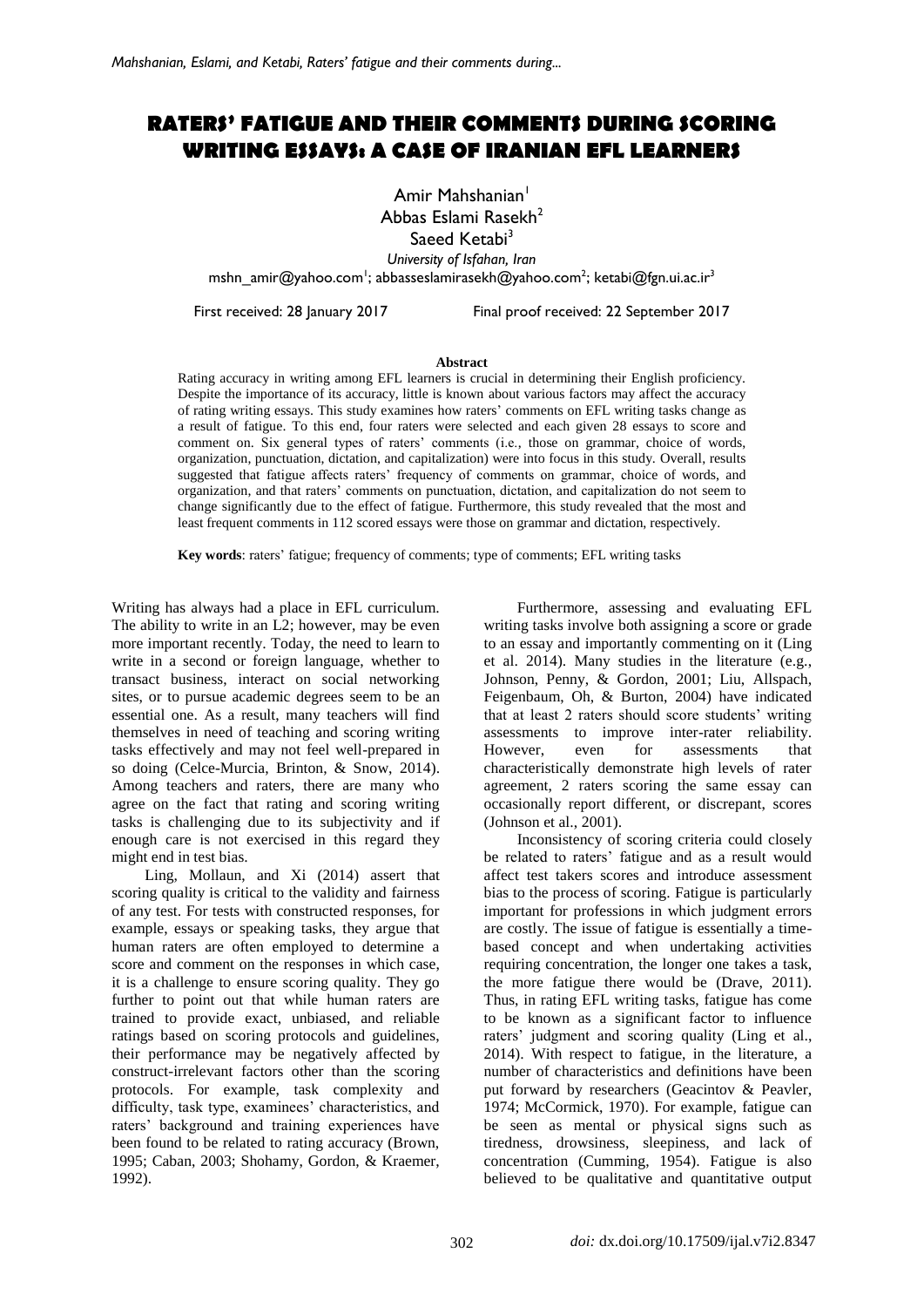reduction (Anastasi, 1979). Drawing on Anastasi's definition (1979), Ling et al., (2014) argues that output reduction leads to the high frequency of errors. Ling et al., (2014), also suggest that these signs are subtler than the output indicators in that they provide researchers with more space for error recognition.

In the literature, a plethora of research has attempted to explore the impact of construct irrelevant factors (e.g., fatigue, raters' attitude, etc.) on raters' judgment (e.g., Bendig, 1955; Constable & Andrich, 1984; Cumming, Kantor, & Powers, 2002; Cumming, 1990; Weigle, 1994; McNamara & Wesley, 1996; Drave, 2011; Ling et al. 2014; Lumley & McNamara, 1995; Massey, 1977; Schumm & Vaughn, 1991). Some researchers such as Weigle (1994), and McNamara and Wesley (1996) agree on the fact that with careful monitoring and training of raters, scoring procedure might end in reliable results and unbiased judgments. Too, some scholars (e.g., Cumming, 1954; Bendig, 1955; Drave, 2011; Tucker, 1948; Massey, 1977; Wohlhueter, 1966; Liu et al., 2004) maintain that construct-irrelevant factors, fatigue in particular, do not significantly affect test test-takers' scores and test-givers' scoring method. Bendig (1955), as a case in point, investigated the reliability of rater scoring and its possible loss as a result of fatigue and suggested that judgment fatigue did not affect scoring reliability. Drave (2011), as another example, explored the fatigue issue in the context of rating essays displayed onscreen. His finding suggested that only a few raters were affected by fatigue. It should be noted that despite the fact that in most studies, there has not been observed a significant effect of fatigue, they used relatively simple tasks that required a minimum level of attention, demanded a low level of cognitive ability, and lasted for a relatively short period of time (Ling et al., 2014). This issue was addressed in the present study in the sense that participants were given a demanding task of scoring 28 EFL essays.

On the other hand, some other studies concluded that raters' fatigue can negatively influence raters' judgment, the reliability, and the consistency of language tests (e.g., Wohlhueter, 1966; Hiramatsu, 2000; Goodall 2011; Sprouse, 2007; Ling et al., 2014). In this respect, Hall and Sheyholislami (2013), argue that raters' comments and the way they change, their comprehension of the language, and their various biases are influential in language test scores and inferences. Moreover, Sprouse (2007) maintained that fatigue can cause variance increase and a decrease in the violations acceptability (Ling et al., 2014). It should be noted, however, that the focus of Sprouse's study (2007) was syntactic errors and considering the inconsistency of raters' judgment based on only one criterion (i.e., syntax) as a result of fatigue is an incomplete vision. Also, Ling et al., (2014) exploring the effect of raters' fatigue on scoring speaking test admitted that raters' fatigue affect their judgment in scoring constructed response in speaking tests. It should be pointed out, however, that results of his study on speaking tests cannot be generalized to scoring writing tasks, which was the focus of the present study.

By and large, scoring writing tasks may introduce construct-irrelevant factors to scoring and commenting, and affects validity and fairness of the test. Fatigue is one of the factors that can negatively affect human performance in general and scoring and commenting on essays, in particular. Although many studies have highlighted the effect of fatigue on test takers/givers' performance on language tests, (e.g., Bendig, 1955; Constable & Andrich 1984; Cumming et al., 2002; Cumming, 1990; Drave, 2011; Ling et al., 2014; Lumley & McNamara, 1995; Massey, 1977; Schumm & Vaughn, 1991), very little is known about its effects on a raters' scoring quality in speaking and writing tasks (Drave, 2011; Ling et al., 2014). Also, results of studies regarding the effect of fatigue in the literature were quite conflicting in the sense that some suggested that fatigue can affect human judgments' significantly in language tests (e.g., Tucker, 1948; Cumming, 1954; Bendig, 1955; Massey, 1977; Wohlhueter, 1966; Liu et al., 2004; Drave, 2011), whereas others argued that the effect of fatigue on test-takers', or raters' judgments is not significant (e.g., Wohlhueter, 1966; Hiramatsu, 2000; Goodall 2011; Sprouse, 2007).

Contrary to studies focusing on simple and/or short tasks to investigate the impact of fatigue on human judgment (e.g., Cumming, 1954; Bendig; 1955; Snyder, 2000;), the present study investigated the effect of fatigue on raters who were given the demanding task of scoring and commenting on EFL writing tasks in a 3-hour-session. Thus, in an attempt to fill the gap in the literature, the current study was designed to examine the effects of fatigue on the consistency of raters' types of comments in scoring EFL writing tasks.

The present study was an attempt to investigate the effect of fatigue on the consistency of raters' comments while scoring EFL writing tasks. In technical terms, the following research questions were intended to be addressed: (1) Does fatigue bring about changes in the way raters comment on EFL writing tasks (essays) while scoring them?, (2) How does raters' frequency of different types of comments change after scoring 28 EFL writing tasks (essays)?, and (3) What types of comments are the most, and least frequent ones among raters while scoring EFL writing tasks (essays)?

# **METHOD**

This study employs an ex-post-facto design which intends to explore how raters' fatigue relates to the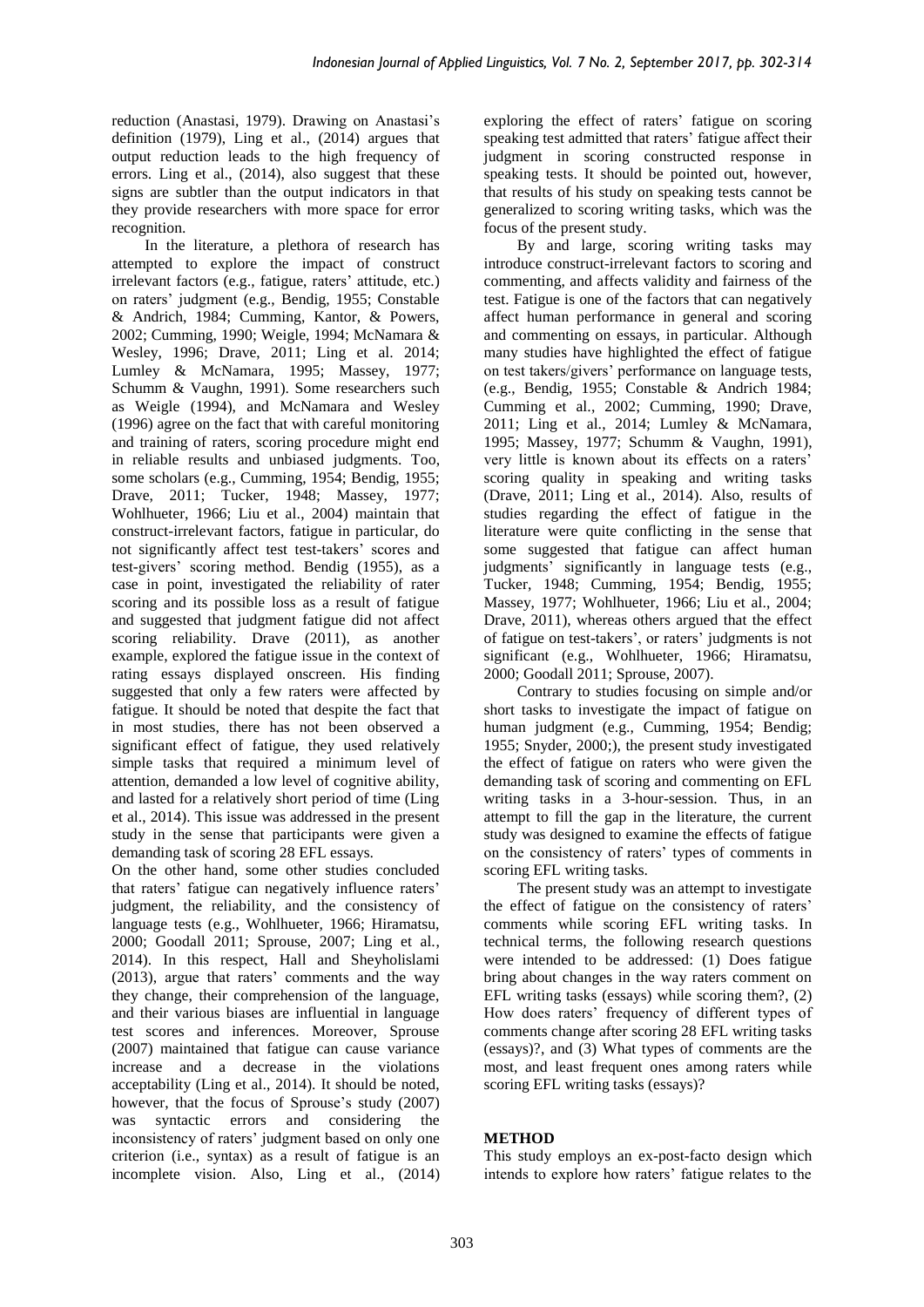type of their comments while scoring EFL writing tasks, and the extent to which raters frequency and type of comments are affected by fatigue.

#### *Participants*

Four EFL raters, with more than 8 years of foreign language teaching experience, in 2 language schools in Iran were selected to take part in this study (see Table 1 below). Also, 28 upper intermediate EFL learners were a part of this study as they were given a writing task to complete before the scoring procedure.

| <b>Table 1.</b> Participants (Raters) |        |                                                                               |      |    |  |  |  |  |  |  |  |
|---------------------------------------|--------|-------------------------------------------------------------------------------|------|----|--|--|--|--|--|--|--|
|                                       |        | Rater Order of Scoring Number of Scored Essays Gender Age Years of Experience |      |    |  |  |  |  |  |  |  |
|                                       | $1-28$ |                                                                               | male |    |  |  |  |  |  |  |  |
|                                       | $28-1$ | 28                                                                            | male | 28 |  |  |  |  |  |  |  |
|                                       | $1-28$ | 28                                                                            | male |    |  |  |  |  |  |  |  |
|                                       | 28-1   |                                                                               | male |    |  |  |  |  |  |  |  |

#### **Instruments**

The materials used in this study were IELTS sample topics for writing taken from Brown and Richards (2011). Learners were taught, based on the  $3<sup>rd</sup>$  unit of the course book (IELTS Advantage Writing Skill), how to write an opinion essay. Also, a list of do's and don'ts conducted by the researchers was then employed to instruct the learners how to write about the topics. Further, a random IELTS writing topic was given to the learners to complete in one hour. The task, as the testing material, asked the learners to write a 5-paragraph essay (250 words) regarding the given topic.

#### **Procedure**

In order to control for variables, other than fatigue, learners needed to be homogenized. Thus, 60 EFL learners were randomly assigned to complete a writing task on a given topic. Following this, 6 raters, were requested to score and comment on the essays taking into account categories for evaluating writing adapted from Brown (1991). To ensure that the learners have almost similar writing proficiency, 40 learners, with almost same scores, were chosen for the purpose of this study, and requested to complete a writing task on a second topic, and 20 learners were excluded.

Although learners were selected exercising a lot of care, the process of homogenizing learners, in terms of writing proficiency went on. Accordingly, some other learners (i.e., 12 learners), were excluded from the study. Based on learners' scores and raters' judgments on their essays, researchers and expert judges decided that these 12 learners were not suitable for the purpose of this study due to their incompatibility of writing proficiency with other 28 learners. Thus, 28 remained EFL learners were asked to write an essay for the  $3<sup>rd</sup>$  time on a different topic (i.e., a compare/contrast essay entitled "homeschooling vs. going to school"). Also, it should be noted that to motivate learners to do their best in writing tasks, the tasks were introduced as a part of must-do activities of the course, for which the instructors assign scores, and without which learners may lose scores and fail the course.

As for learners, raters were homogenized and 4 raters all with more than 8 years of teaching/ rating experience in EFL contexts, all male, and all with non-significant mean of score difference, and nonsignificant difference in mean of total frequency of comments, were asked to score and comment on the essays. What is worth adding is that raters were not allowed to take any break intervals when scoring the tasks during which they were closely observed by the researchers. The process of scoring lasted almost 3 hours. Also, before scoring the essays, raters were provided with rubrics for evaluating writing (i.e., those adapted from Brown, 1991) and with sample scored essays including raters' comments to have a general overview of writing evaluation (e.g., Richards & Brown, 2011). Drawing on Brown's categories (1991), the comments were to be on the content, organization, discourse, syntax, vocabulary, and mechanism. For the purpose of this study, the most frequent types of comments including those on grammar, choice of words, punctuation, dictation, capitalization, and organization were into focus.

Raters also needed to be motivated in order for their judgments to be as accurate and precise as possible. Thus, a few rewarding actions were in order (i.e., a permanent pay rise, an option for choosing the level of the classes to teach for the next two terms, and a 500.000-Rls gift card) providing accurate scoring and careful comments based on the rubrics were practiced.

As regards fatigue measurement, Theander (2007), argues that although there are approximately 250 measurement methods, researchers do not agree on a unified definition for fatigue. The most widespread scale for fatigue measurement; however, is (MAF) which is used for self-reported fatigue estimation (Drave, 2011). Drave (2011) also asserts that in humanities fatigue is defined "as a loose set of deleterious physical, emotional, behavioral and cognitive symptoms which negatively impact human performance" (p. 4). For the purpose of this study, fatigue is measured by taking Ling et al. (2014)'s concept of "output reduction" - comments reduction in the case of this study, and self-reported symptoms of fatigue (Drave, 2011) into consideration. In other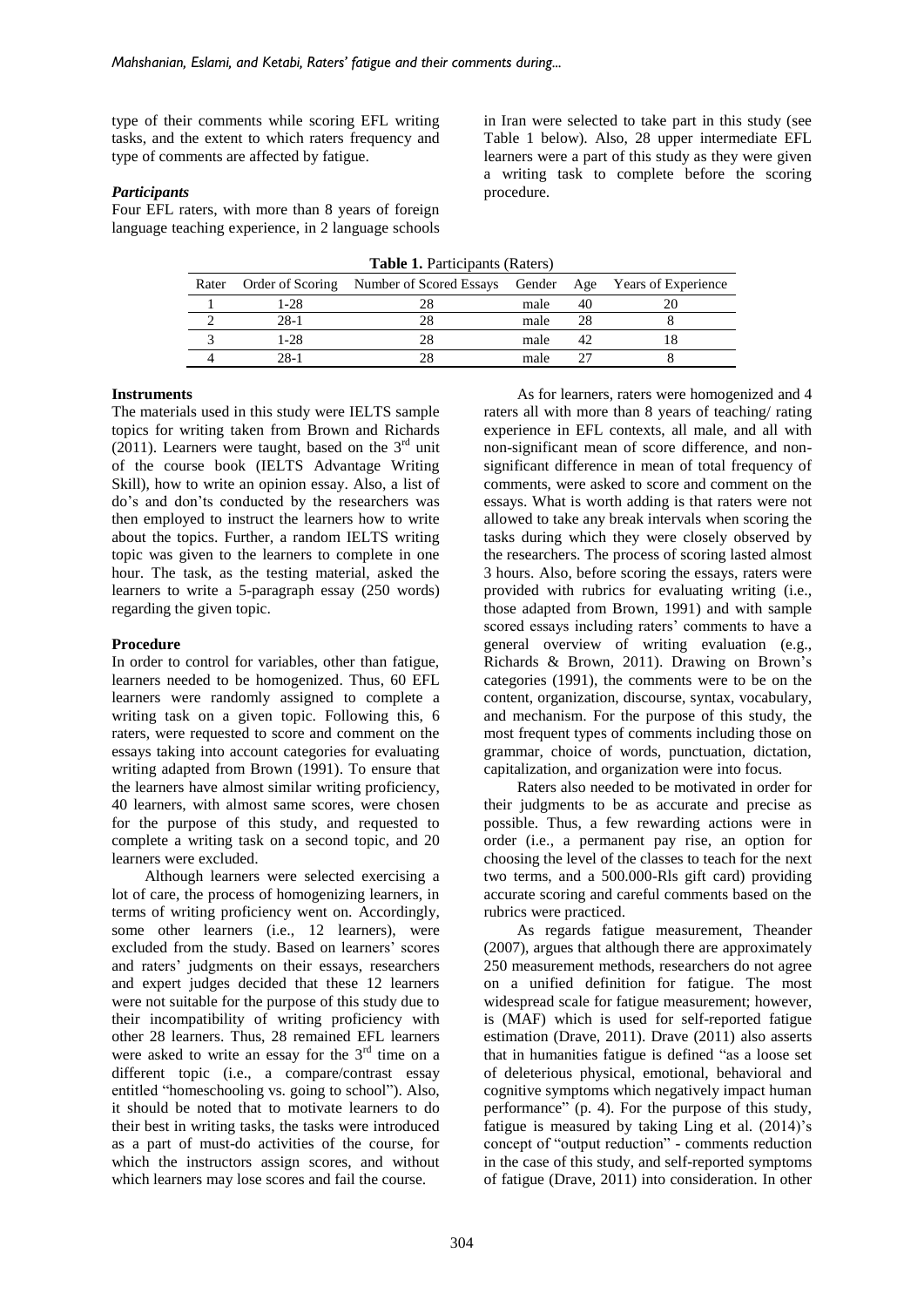words, the frequency of comments made by the raters, and self-reported symptoms of fatigue (based on the results of the interview) were into focus in measuring raters' fatigue.

Thus, in order to ensure that the inconsistency of comments is due to fatigue and to control for other variables (e.g., the order of essays), raters were asked to score comment on essays in an opposite order (i.e., rater1 and 3 scored essays from no.1 to no 28, whereas rater 2 and 4 scored essays from no.28 to no.1). Also, the frequency of their comments on the essays was precisely calculated, and they were interviewed after the scoring procedure. It should be noted that, in retrospective interviews, in the end, raters were asked whether they had suffered from fatigue and how it affected them (see table 8 for the results). Also, confidentiality of the interviews was taken into consideration. For the list of interview questions (i.e., yes-no and open-ended ones) see appendix 7.

### **FINDINGS**

#### **Comments on Grammar**

In the interest of space, the descriptive statistics of the frequency of comments on grammar is shown in Appendix 1. As for all the other types of comments (see appendices1-6), in seven groups, the mean, standard deviation, standard error of measurement, within 95% confident interval, minimum, and maximum of the data are estimated. It should be noted that in these appendices, 28 papers were divided to groups of four for analysis. Thus, group 1 is the first four papers which were rated (i.e., essay number 1 to 4), group 2 is the second four papers being rated (i.e., essay number 5 to 8), and so on. As earlier mentioned, since there are 4 raters as subjects of this study and in each group, they rate 4 papers, the total number of the papers to be scored and commented on, in one group is 16 and the total number of all papers in all groups to be compared are 112. An ANOVA, also was run to show the meaningfulness of the relationship of the frequency of comments on grammar in groups (see Table 2).

| Table 2. ANOVA for the comments on grammar |  |  |
|--------------------------------------------|--|--|
|--------------------------------------------|--|--|

|                | Sum of Squares | DF | Mean Square |       | Sig. |
|----------------|----------------|----|-------------|-------|------|
| Between Groups | 188.607        |    | 31.435      | 3.739 | .002 |
| Within Groups  | 882.813        |    | 8.408       |       |      |
| Total          | 1071.420       |    |             |       |      |

According to the table in which the amount of p value is estimated at (0.002), there is a meaningful relationship between the frequency of comments on grammar in 7 groups. Thus, it can be argued that by passage of time, the frequency of comments on grammar differed due to the effect of fatigue. The degree to which these comments on grammar are different will be discussed below.

#### **Multiple Comparisons of Comments on Grammar**

To compare each of these seven groups with one another regarding the frequency of comments on grammar, as well as other criteria, and find a meaningful relationship between any two of them a Post hoc LSD test was run and results suggested that first, there is no significant relationship between group 1, and group 2, 3, 4, and 5. This shows that the effect of fatigue is not significant on the frequency of comments on grammar when raters score the first 20 papers. Second, there has been observed a significant relation between group 1 and group 6 and 7. That is to say, fatigue starts to affect human raters significantly, regarding the comments on grammar, after scoring 20 essays. This suggests that the more paper the raters score and comment on, the more fatigued they become, and as a result the frequency of their comments on grammar would be minimized. Figure 1 shows the plot for the means of frequency of total comments on grammar which indicates that the most frequent ones are in the  $2<sup>nd</sup>$  group (i.e., essay number 5 to 8) and the fewest comments on grammar are in the  $6<sup>th</sup>$ group (i.e., essay number 21 to 24). Thus, as is clear in Figure 1 below, fatigue affects raters' comments on grammar significantly after scoring 20 papers.

### **Comments on Choice of Words**

As mentioned earlier, the descriptive statistics of the frequency of comments on choice of words is shown in appendix 2. An ANOVA was run to show the significance of the frequency of the comments on choice of words (see Table 3, below).

According to the table in which the p value is estimated at (0.046), there is a meaningful relationship between the frequency of comments on choice of words in 7 groups. Thus, one can argue that by passage of time, the frequency of comments on choice of words differed due to the effect of fatigue. The degree to which these comments on choice of words are different will be discussed in the next section. It should be noted, however, that mean difference in choice of words in 7 groups is not as much as that of grammar.

#### **Multiple Comparisons of Choice of Words in Seven Groups**

Results of the post-hoc LSD test suggest that there is not any significant relationship between group 1,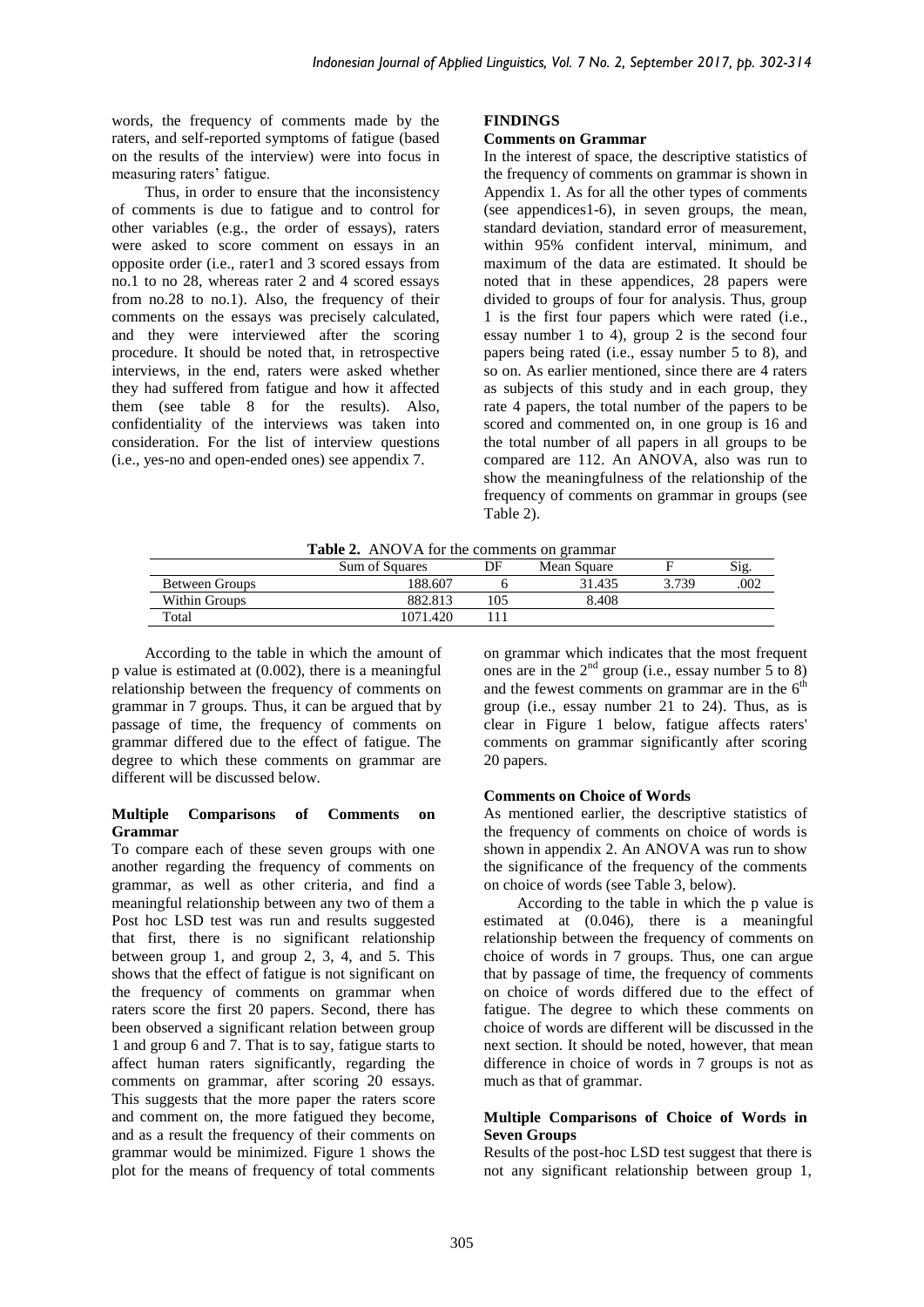and group 2, 3, and 4. This implies that the effect of fatigue is not significant on the frequency of comments on choice of words when raters score the first 16 papers. It should be noted, however, that group 1, has a significant relationship with group 5, 6, and 7. That is to say, fatigue starts affecting human raters significantly, regarding the comments on choice of words, after scoring 16 essays. This is despite the fact that the effect of fatigue on comments on grammar became significant after 20 papers. Thus, fatigue affects comments on choice of words sooner than those on grammar. Also, results

suggest that the more papers the raters score and comment on, the more fatigued they become, and as a result the frequency of their comments on choice of words would be minimized. Figure 2 below clearly depicts the means of frequency of total comments on choice of words with the most frequent ones in the  $1<sup>st</sup>$  group (i.e., essay number 1 to 4) and the fewest comments in the  $7<sup>th</sup>$  group (i.e., essay number 21 to 24). Thus, as is clear in the figure, fatigue affects raters' comments on choice of words after scoring 16 papers.



**Figure 1.** Means plot for the comments on grammar

**Table 3.** ANOVA for the frequency of comments on choice of words

|                | Sum of Squares | DF  | Mean Square |       | Sig. |
|----------------|----------------|-----|-------------|-------|------|
| Between Groups | 16.554         |     | 2.759       | 2.220 | 046  |
| Within Groups  | 129.938        | .05 | .238        |       |      |
| Total          | 146.491        |     |             |       |      |



**Figure 2.** The mean of comments on the choice of words

#### **Comments on Punctuation**

As for the frequency of comments on grammar, and choice of words, and in the interest of space, the descriptive statistics of the frequency of comments on punctuation is shown Appendix 3. An ANOVA was run to investigate the significance of the relationship among frequency of comments on punctuation in 7 groups, and the results are shown in Table 4.

According to the estimated significance of the p-value in Table 4 (sig=0.032), it can be argued that although there is a significant relationship between the frequency of comments on punctuation in 7 groups, this is not as strong a relationship as it was for the comments on grammar. This, then, suggests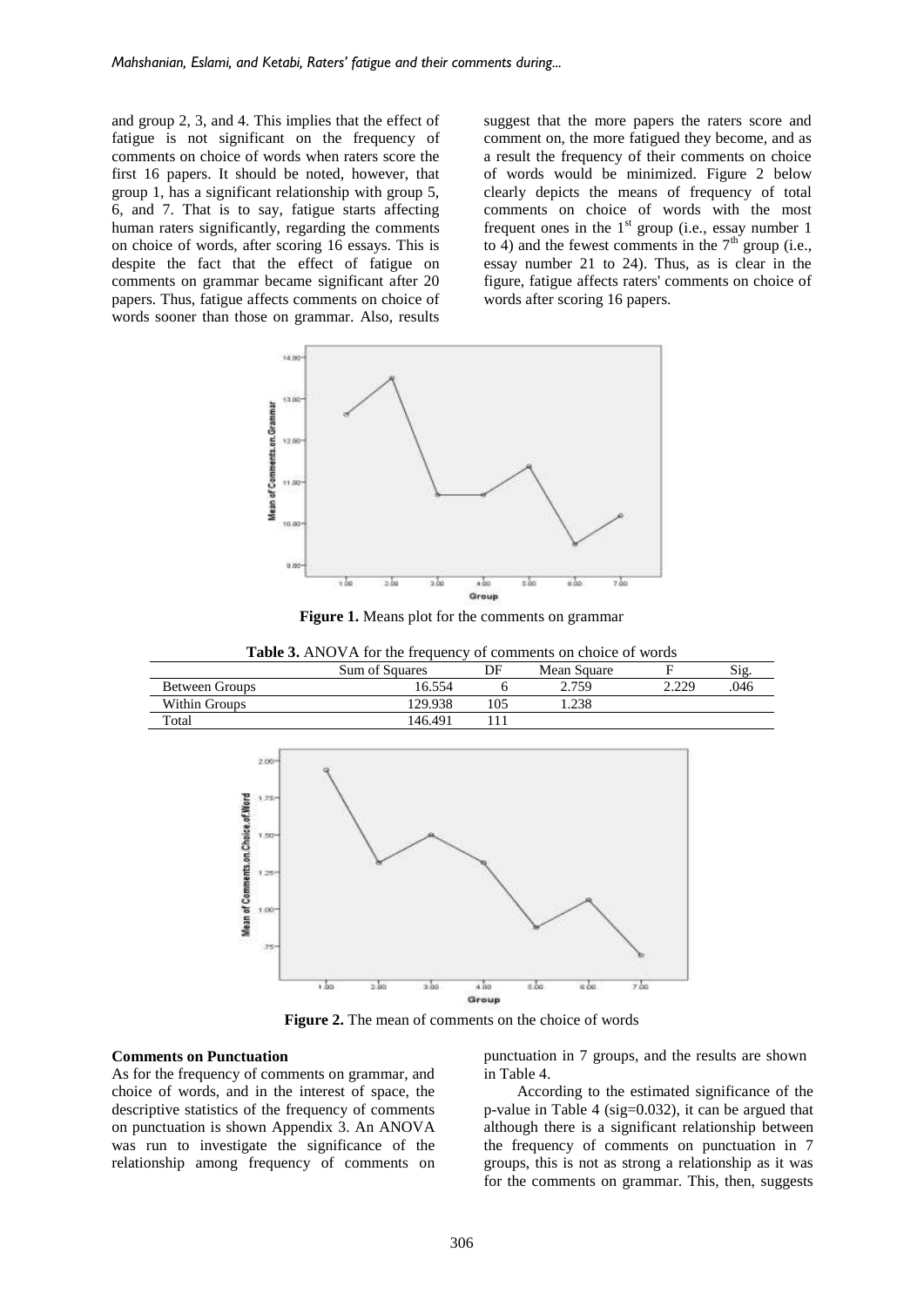that by the passage of time, the frequency of comments on punctuation differed due to the effect of fatigue. This mean difference, however, is not as

much as that of grammar. The degree to which these comments on punctuation are different will be discussed as follows.

**Table 4.** ANOVA for the frequency of comments on punctuation

|                       | Sum of Squares | DF  | Mean Square |      | Sig |
|-----------------------|----------------|-----|-------------|------|-----|
| <b>Between Groups</b> | 20.089         |     | 3.348       | .410 |     |
| Within Groups         | 145.875        | 105 | .389        |      |     |
| Total                 | 165.964        |     |             |      |     |

#### **Multiple Comparisons of Comments on Punctuation in Seven Groups**

According to the results of post-hoc LSD test, there has not been observed any significant relationship between any 2 groups. This implies that the effect of fatigue is not significant on the frequency of comments on punctuation, and that it could be due to fact that frequency of comments on punctuation is very low (i.e., approximately fewer than 2 for each essay). Figure 3, is the means plot for the means of frequency of total comments on punctuation which shows the least frequent ones in the  $2<sup>nd</sup>$  and  $7<sup>th</sup>$ groups (i.e., papers 5 to 8 and 25 to 28, respectively) and the most comments on punctuation in the  $6<sup>th</sup>$ group (i.e., papers 21-24).



**Figure 3.** Mean of comments on punctuation

#### **Comments on Organization**

As for the frequency of comments on grammar, choice of words, punctuation, and in the interest of space, the descriptive statistics of the frequency of comments on organization is shown Appendix 4. An ANOVA was run to investigate the significance of the relationship among frequency of comments on organization in 7 groups, and the results are shown in Table 5.

**Table 5.** ANOVA for the frequency of comments on organization

|                |                |     | $\overline{\phantom{a}}$ |      |
|----------------|----------------|-----|--------------------------|------|
|                | Sum of Squares | DF  | Mean Square              | Sig  |
| Between Groups | 32.804         |     | 5.467                    | .001 |
| Within Groups  | 134.875        | 105 | .285                     |      |
| Total          | 167.679        |     |                          |      |

Based on the table, the significance of the pvalue is estimated at (0.001). Thus, it can be argued that there is a significant relationship between the frequency of comments on organization in 7 groups, and this is as strong a relationship as it was for the comments on grammar. This, then, suggests that by the passage of time, the frequency of comments on organization differed a great deal due to the effect of fatigue. The degree to which these comments on organization decreased will be discussed as follows.

#### **Multiple Comparisons of the Comments on Organization**

Results of the post-hoc LSD test suggests that there is a significant relationship between group 1, and group 2, 3, and 4. This implies that the effect of fatigue is not significant on the frequency of comments on organization when raters comment on the first 16 papers. However, group 1, has a significant relationship with group 5, 6, and 7. That is to say, fatigue starts to affect human raters significantly, regarding the comments on organization, after scoring 16 essays. This is in line with the effect of fatigue on comments on choice of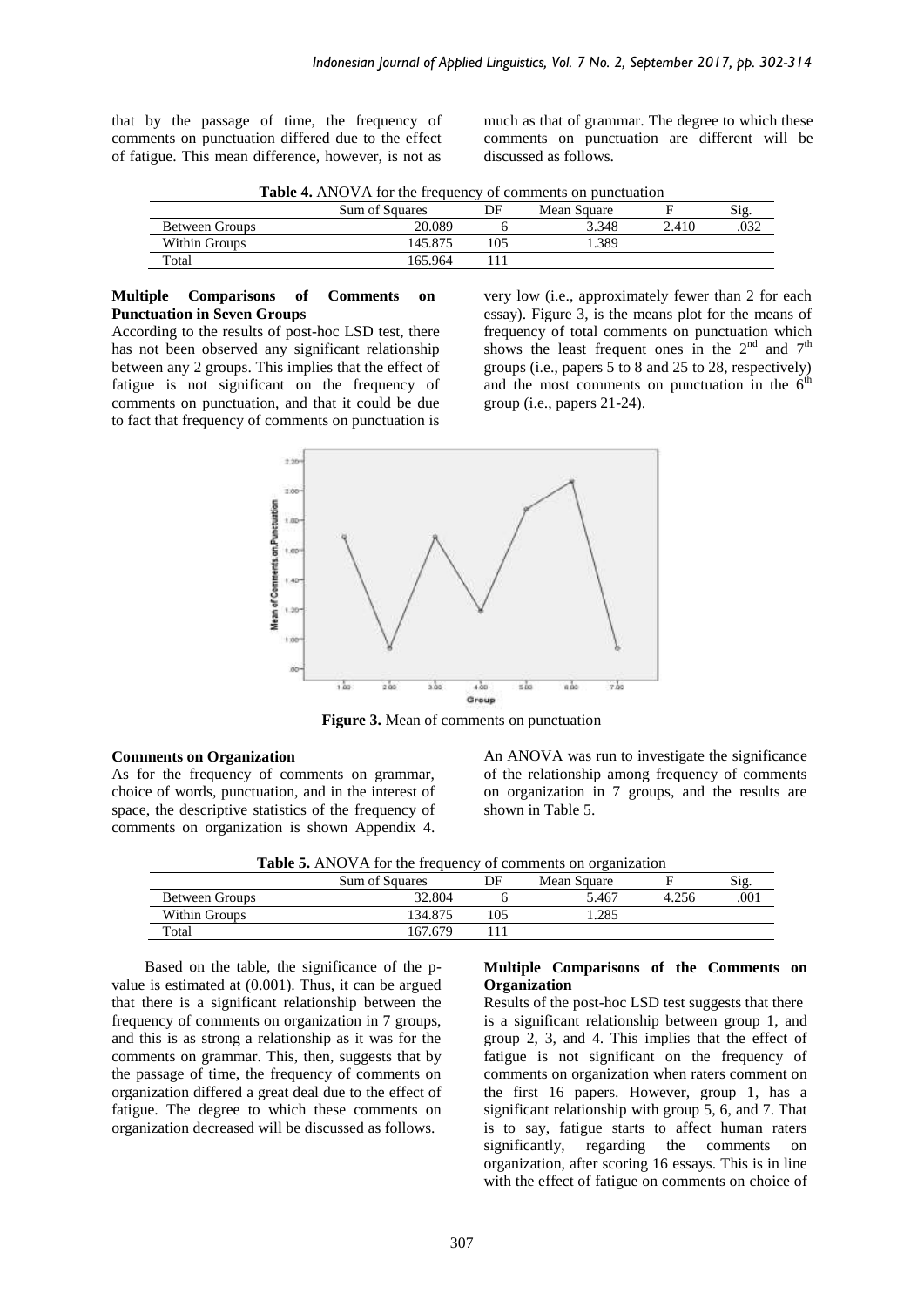words as it became significant after commenting on 16 papers. Results, further suggest that the more papers the raters comment on, the more fatigued they become, and as a result the frequency of their comments on organization would be minimized. Figure 4 is the plot for the means of frequency of total comments on organization with the most frequent ones in the  $1<sup>st</sup>$  group (i.e., essay number 1 to 4) and the lowest in the  $7<sup>th</sup>$  group (i.e., essay numbers 25-28). Thus, as is depicted, fatigue affects raters' comments on organization significantly after scoring 16 papers.



**Figure 4.** Mean of comments on organization

#### **Comments on Dictation**

As for the frequency of comments on grammar, choice of words, punctuation, organization, and in the interest of space, the descriptive statistics of the frequency of comments on dictation is shown in Appendix 5. An ANOVA was also run to explore the significance of the relationship among frequency of comments on dictation in 7 groups, and the results are shown in Table 6.

|  |  | <b>Table 6.</b> ANOVA for the frequency of comments on dictation |  |
|--|--|------------------------------------------------------------------|--|
|  |  |                                                                  |  |

|                | <b>Sum of Squares</b>    | DF | Mean Square |       | Sig. |
|----------------|--------------------------|----|-------------|-------|------|
| Between Groups | 7.089                    |    |             | 2.848 | .007 |
| Within Groups  | 94.688                   |    | 105         | 902   |      |
| Total          | $\overline{\phantom{a}}$ |    |             |       |      |

As shown clearly in the table, the significance of the p-value is estimated at (0.007). Thus, it can be argued that although there is a significant relationship between the frequency of comments on dictation in 7 groups, one cannot distribute this scattered change of means to the effect of fatigue or the number of essays to be rated (see below).

#### **Multiple Comparisons of the Comments on Dictation**

Results of post-hoc LSD test were run and shown in Appendix 5. According to data based on this test, there is no significant relationship among any of the seventh group. This could be caused by the format of writing which was a word document and that would correct almost all the dictation-related errors. Figure 5 is the plot for the means of frequency of total comments on dictation which shows the most frequent ones in the  $4<sup>th</sup>$  group (i.e., essay no. 13 to 16) and the fewest comments in the  $6<sup>th</sup>$  group (i.e., essay no. 21 to 24).

#### **Comments on Capitalization**

Descriptive statistics of the frequency of comments on capitalization is shown. In seven groups, the mean, standard deviation, standard error of measurement, within 95% confident interval, minimum, and maximum of the data is shown in Appendix 6. An ANOVA was also run to show the significance of the comments on capitalization, results of which are reported in Table 7.

Based on the significance of the p-value in Table 7 which is estimated at (.049), it can be argued that although there is a significant relationship between the frequency of comments on capitalization in 7 groups, this is not as strong a relationship as it was for the comments on grammar, organization, and dictation. Thus, it can be suggested that by passage of time the frequency of comments on capitalization differs due to the effect of fatigue. This mean difference however, is not as much as that of grammar, organization, and dictation. The degree to which these comments on capitalization are different will be discussed below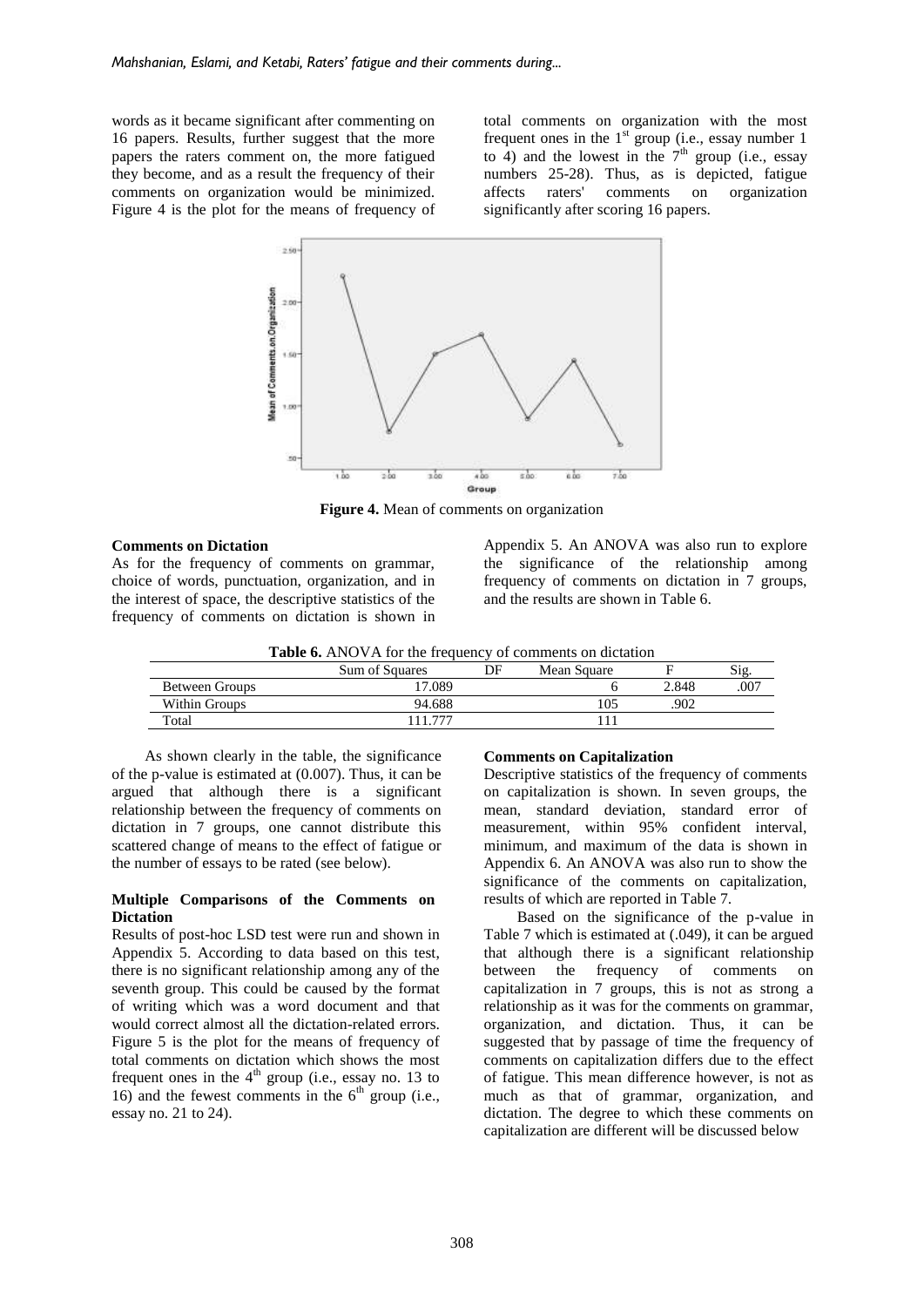

**Figure 5.** Mean of comments on dictation

| <b>Table 7.</b> ANOVA for the frequency of comments on capitalization |        |     |      |       |      |  |  |  |  |  |
|-----------------------------------------------------------------------|--------|-----|------|-------|------|--|--|--|--|--|
| Sum of Squares<br>DF<br>Mean Square                                   |        |     |      |       | Sig  |  |  |  |  |  |
| Between Groups                                                        | 9.839  |     | .640 | 2.218 | .049 |  |  |  |  |  |
| Within Groups                                                         | 83.938 | 105 | 799  |       |      |  |  |  |  |  |
| Total                                                                 | 93 777 |     |      |       |      |  |  |  |  |  |

#### **Multiple Comparisons of Comments on Capitalization in Seven Groups**

In an act of comparing seven groups with respect to the frequency of comments on capitalization, and investigate the relationship between the two of them, a Post hoc LSD was used. Based on the results of this test, there is not a significant relationship between any of the seven groups. This could have its roots in the format of writing which was a word document with its error-correction software which could underline errors related to capitalization. Figure 6 depicts the means of frequency of total comments on capitalization in which the most frequent ones have been observed in the  $3<sup>rd</sup>$  group (i.e., essay no. 13 to 16) and the least in the  $6<sup>th</sup>$  group (i.e., essay no. 21 to 24).

#### **Interviews**

There were 4 interviews, as mentioned above, which were recorded and transcribed, and finally reviewed and analyzed using, an emergent, constantcomparative method of grounded interpretation,

(adopted from Cumming, 2011). The summary of subjects' responses to the interview questions (see appendix 7) is shown in Table 8.

In the interviews, all raters admitted that they had experienced fatigue during scoring the writing tasks. In addition, they all noted that their pain in their muscles, eyes, hands, necks, their distraction, sleepiness, dizziness, and unwillingness for giving more comments, were among the manifestations of fatigue and attributed these to the task of scoring essays for long hours.

#### **DISCUSSION**

The present study was conducted in order to explore the effect of fatigue and the number of essays on raters' type and frequency of comments. This paper made an attempt to fill the gaps of the previous research studies carried out with its main focus on the discrepancy of comments made by raters when scoring EFL writing tasks.



Figure 6. Mean of comments on capitalization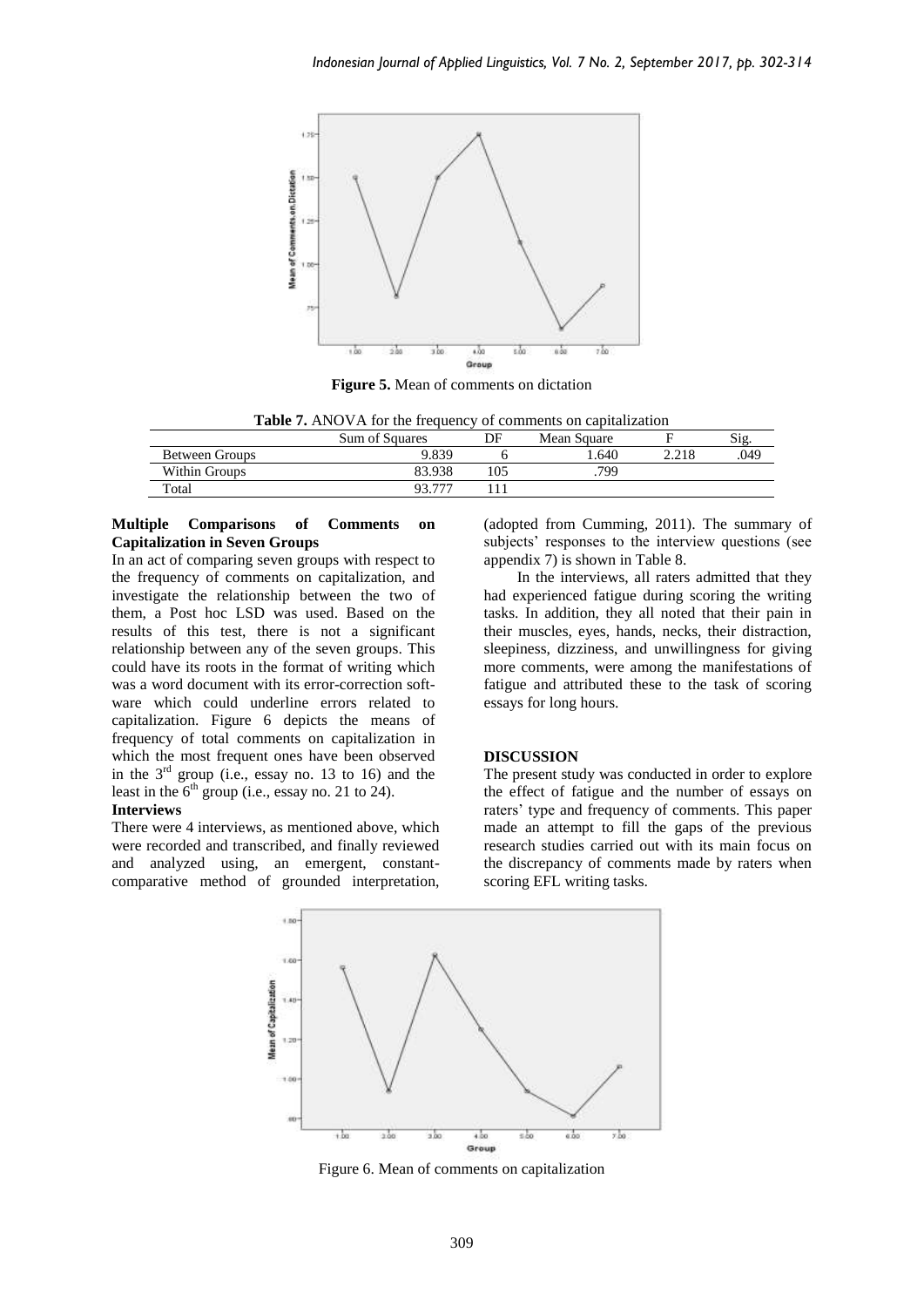| <b>Ouestions</b> | Rater(s) with the same responses | Rater(s) with different responses |
|------------------|----------------------------------|-----------------------------------|
|                  |                                  |                                   |
|                  |                                  |                                   |
|                  |                                  |                                   |
|                  |                                  |                                   |
|                  |                                  |                                   |
|                  |                                  |                                   |
|                  |                                  |                                   |
|                  |                                  |                                   |

Table 8. Summary of the interviews

As discussed earlier, there have been some studies with the focus on the effect of raters' fatigue on scoring speaking tests or in areas rather than language testing, few of which, however, dealt with its effect on scoring writing, in general, and differentiation in the type of the comments. One could mention its detailed analysis of the effect of fatigue on every type of comments as a strength of this study as opposed to rather general analysis of the effect of fatigue on scores given by raters (e.g., Guangming, Mollaun, & Xi, 2014). As another strength of this study, one could bring up its contribution to raters' writing assessment protocols in line with most recent studies (i.e., those conducted by Snyder, 2000; Sprouse, 2007; Hiramatsu, 2000; Goodall, 2011). The major findings of the present study can be summarized as follows;

- 1- Fatigue brings about changes in the way raters comment on EFL writing tasks while scoring them.
- 2- Fatigue affects raters' frequency of comments on grammar after scoring/commenting on 20 essay papers.
- 3- Fatigue affects raters' frequency of comments on choice of words, and organization after scoring/commenting on 16 essays.
- 4- Fatigue does not affect raters' comments on punctuation, dictation, and capitalization after scoring/commenting 28 essays.
- 5- The most, and least frequent comments in 112 scored essays were those on grammar and dictation (and capitalization), respectively.

In keeping with previous research studies (e.g., Massey, 1977; Wohlhueter, 1966; Weigle, 1994; McNamara, 1996; Hiramatsu, 2000; Liu et al., 2004; Goodall 2011; Sprouse, 2007; Drave, 2011; Ling et al., 2014), the present study highlighted the necessity of raters' training, and the importance of assessment protocols in order to avoid test bias. This study also suggested that fatigue can endanger even highly qualified raters' judgment in that the frequency and type of their comments on rated essays would change in an unfair manner from the first to the last few scored essays. Finally, the best break time for essay raters in order to have unbiased judgment when scoring and commenting on EFL writing tasks is the one after scoring 16 essays (5 paragraph essays with almost 250 words)..

There have also been some limitations in this study despite attempts to move through them. First, and foremost, the subjects of the study were only 4 Iranian raters, and one could question the size of the population. However, finding homogeneous raters who can participate in the present study and be observed during the process, was a painstaking task for the researchers taking almost 3 months. Furthermore, learners were asked to type their essays in a word-document for the ease of scoring, and similarity among essays. This, however, might endanger the authenticity of the task in the sense that some errors made by learners would have already been corrected by Microsoft Word Office's error-correction software. Too, raters were asked to score and comment on the essays within a 3-hour period having no break interval. This also questions the validity of the research in that one can argue that in normal situations, raters will never rate 28 essays in 3 hours, without any breaks.

A major goal of investigating factors which affect raters' judgments and consistency of scoring is to increase the level of test fairness and reliability, and to minimize test bias. It is of paramount significance for raters to apply the criteria of rating constantly with the maximum similarity. Also, examining these factors aims at understanding test constructs and test inference to define construct validity more precisely. Pinpointing the areas of inconsistency among raters and the criteria raters apply (those which are not included in the rating instructions), may provide test developers with more opportunities to reevaluate, refine, and develop the construct using rating criteria. Thus, investigating inconsistency among raters in scoring writing tasks is a practical function in the process of test validation.

### **CONCLUSION**

As discussed earlier, results of the data analysis suggested that there is a significant relationship among groups regarding the types of comments including the ones on grammar, choice of words, punctuation, dictation, capitalization, and organization. This implies that fatigue brings about changes in the way raters comment on essays from the first to the last few ones. Although a lot of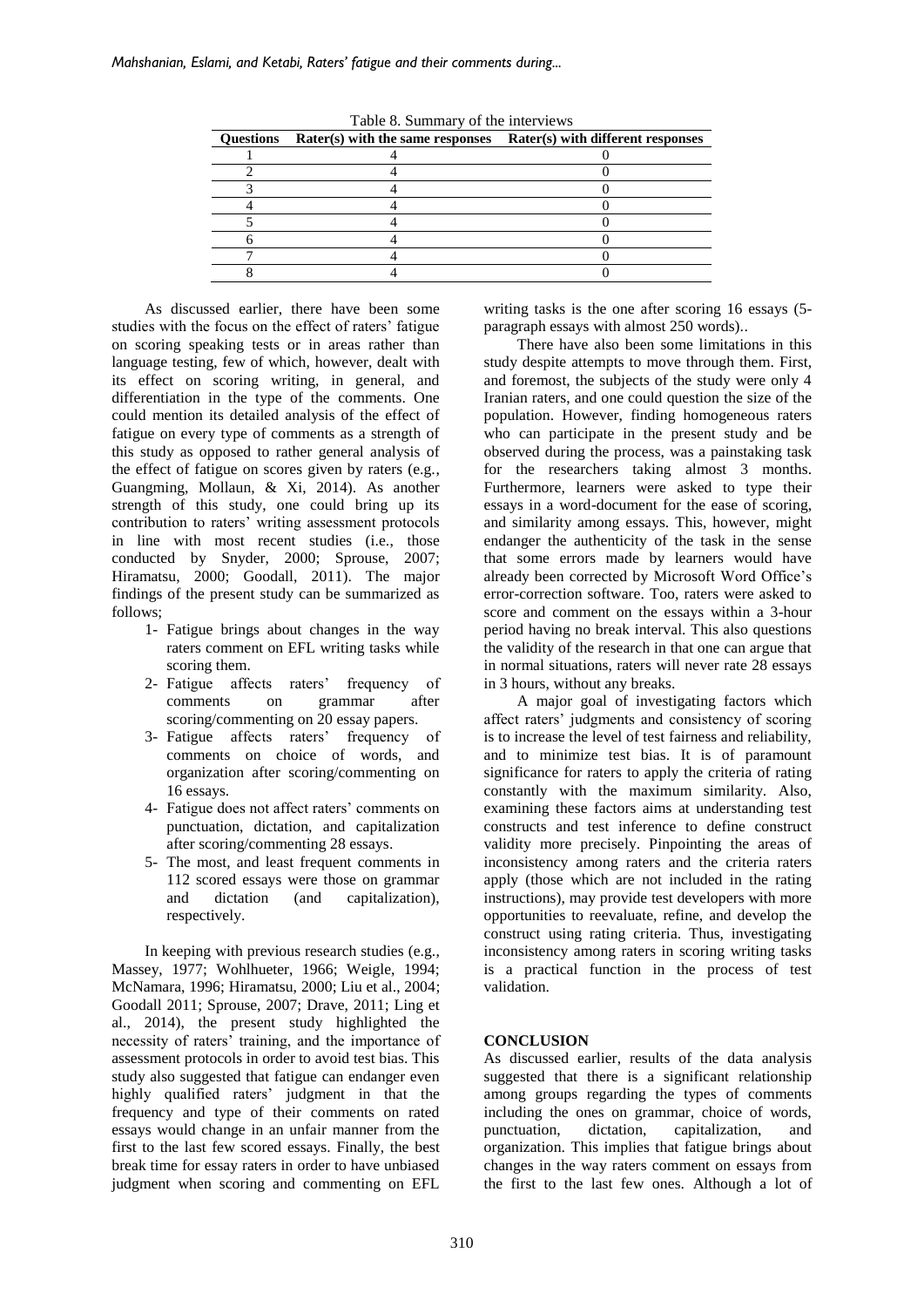distinctions have been observed on the way raters commented on the essays from the first to the last few ones, one is considered the most significant and that is comments on grammar. Notwithstanding the p value which indicated the significant relationship among the frequency of all comments in groups, those on grammar were a lot more variable than the other types. That is to say, comments on the choice of words, punctuation, dictation, capitalization, and organization varied from  $(0)$  to  $(5)$  on each essay which is considered very few in number. This is in contrast with the frequency of comments on grammar which varied from (6) to (25) on each essay. Surprisingly, comments on grammar are a lot more in number, than the comments of different types. Although fatigue affects raters' frequency of comments on grammar, choice of words, and organization, it does not affect raters' comments on punctuation, dictation, and capitalization. This, further, raises the question why Iranian raters are not that severe when errors of the choice of words, punctuation, dictation, capitalization, and organization come into play. The question is beyond the scope of this paper and would be suggested for further research.

In summary, test bias is caused by a number of factors (e.g., those related to test method facet, raters/test-takers' educational/language background, raters/test-takers' fatigue, etc.). Commenting on and scoring a great number of writing tasks is a demanding task which causes fatigue, and as a result, a considerable decrease in the frequency of raters' comments. With fewer comments on the writing tasks, due to fatigue, raters' judgment in assigning a score can be negatively affected and test results would be endangered. This study argues that fatigue significantly affects EFL raters' judgments in commenting on and, as a result, scoring writing tasks which results in introducing construct irrelevant factors to test results and interpretations which can end in test bias.

### **REFERENCES**

- Anastasi, A. (1979). *Fields of applied psychology* (2nd Ed.). *New York: McGraw Hill*.
- Bendig, A. W. (1955). Rater reliability and "judgmental fatigue. *Journal of Applied Psychology*, *39*(6), 451-454.
- Brown, J. D. (1991). Do English ESL faculties rate writing samples differently*? TESOL Quarterly,*  25(4), 578-603
- Brown, A. (1995). The effect of rater variables in the development of an occupation-specific language performance test. *Language Testing*, 12, 1–15.
- Brown, R., & Richards, L. (2011). IELTS Advantage Writing Skill, A step-by-step guide to a high IELTS score. *Surrey: DELTA Publishing.*
- Caban, H. L. (2003). Rater bias in the speaking assessment of four L1 Japanese ESL. *Second Language Studies*, *21*(2), 1–44.
- Celce-Murcia, M., Brinton, M., Snow, M. (2014). Teaching English as a second or foreign language. In M. CelceMurcia, D. M. Brinton, & M. A. Snow (Eds.), Teaching English as a second or foreign language (pp. 222–237). Boston, MA: National Geographic.
- Constable, E., & Andrich, D. (1984). Inter-Judge Reliability: Is Complete Agreement among Judges the Ideal? *ERIC.*
- Cumming, A. (1990). Expertise in evaluating second language compositions*. Language Testing, 7*(1), 31-51.
- Cumming, A. (2011). ESL/EFL instructors' practices for writing assessment: Specific purposes or general purposes? *Language Testing, 18*(2), 207–224.
- Cumming, A., Kantor, R., & Powers, E. D. (2002). Decision making while rating ESL/EFL writing tasks: A descriptive framework. *The Modern Language Journal*, *86*, 67–96.
- Cummings, S. T. (1954). The clinician as judge: Judgments of adjustment from Rorschach single card performance. *Journal of Consulting Psychology*, 18, 243–247.
- Drave, N. (2011). *Marker 'fatigue' and marking reliability in Hong Kong's Language Proficiency Assessment for Teachers of English (LPATE)*. Paper presented at IAEA 2011. Retrieved from *[http://www.iaea.info/documents/paper\\_30171b](http://www.iaea.info/documents/paper_30171b739.pdf) [739.pdf](http://www.iaea.info/documents/paper_30171b739.pdf)*
- Goodall, G. (2011). Syntactic satiation and the inversion effect in English and Spanish whquestions. *Syntax*, *14*(1), 29–47.
- Guangming, L., Mollaun, P. & Xi, X. (2014). A study on the impact of fatigue on human raters when scoring speaking responses. *Language Testing, 31*(4), 479-499
- Geacintov, T., & Peavler, W. S. (1974). Pupillography in industrial fatigue assessment. *Journal of Applied Psychology*, *59*, 213–216.
- Hall, C., & Sheyholislami, J. (2013). Using appraisal theory to understand rater values: An examination of rater comments on ESL test essays. *The Journal of Writing Assessment,*   $6(1)$ , *pp.* Accessed  $7<sup>th</sup>$  September 2016 from: http://journalofwritingassessment.org/article.ph p?article=66
- Hiramatsu, K. (2000). *Accessing linguistic competence: Evidence from children's and adults' acceptability judgments.* Connecticut: University of Connecticut.
- Johnson, R., Penny, J., & Gordon, B. (2001). Score resolution and the inter-rater reliability of holistic scores in rating essays. *Written Communication,* 18, 229–249.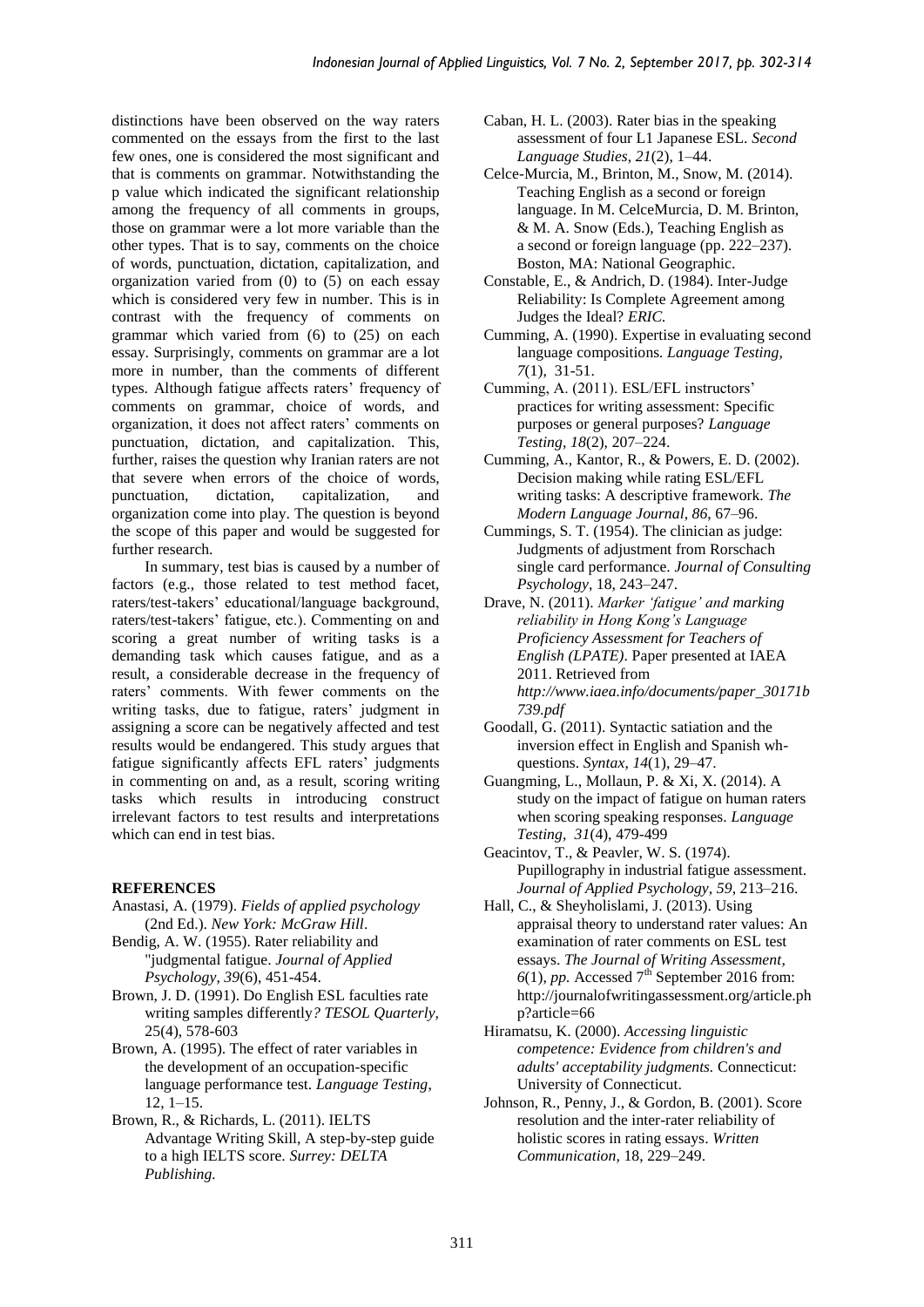Ling, G, Mollaun, P, & Xi, X. (2014). A study on the impact of fatigue on human raters when scoring speaking response. *Language Testing, Sage Publications*.

Liu, J., Allspach, J. R., Feigenbaum, M., Oh, H.-J., & Burton, N. (2004). *A study of fatigue effects from the New SAT* (ETS Research Report No. RR-04–46). New York: College Board.

Lumley, T., & McNamara, T. F. (1995). Rater characteristics and rater bias: Implications for training. *Language Testing,* 54-71.

Massey, A. J. (1977). Candidate fatigue and performance on GCE objective tests. *British Journal of Educational Psychology, 47*(2), 203–208.

McCormick, E. J. (1970). *Human factors engineering* (3rd Ed.). New York: McGraw-Hill

[McNamara,](https://scholar.google.com/citations?user=EfBjhe0AAAAJ&hl=en&oi=sra) T. F. & Wesley, A. (1996). *Measuring second language performance*. London, UK: Longman Publications

Schumm, J. S., & Vaughn, S. (1991). Making Adaptations for Mainstreamed Students: General Classroom Teachers' Perspectives. *Remedial and Special Education, 12*(4), 18-27.

Shohamy, E., Gordon, C. M., & Kraemer, R. (1992). The effect of raters' background and training

on the reliability of direct writing tests. *Modern Language Journal*, *76*, 27–33.

Snyder, W. (2000). An experimental investigation of syntactic satiation effects. *Linguistic Inquiry,*  575–582.

Sprouse, J. (2007). Revisiting satiation. (Unpublished manuscript). *Retrieved from www.socsci.uci.*

Theander, K. (2007). Fatigue, functional status, health and pulmonary rehabilitation in patients with chronic obstructive pulmonary disease (*Linköping University Medical Dissertations No. 980). Retrieved from [http://www.diva](http://www.diva-portal.org/smash/record.jsf;jsessionid=22e91b72ab7c)[portal.org/smash/record.jsf;jsessionid=22e91b](http://www.diva-portal.org/smash/record.jsf;jsessionid=22e91b72ab7c) [72ab7c](http://www.diva-portal.org/smash/record.jsf;jsessionid=22e91b72ab7c) 6616422ab29729b8? parentRecord=diva2:139577&pid=diva2:2311 7*

Tucker, L. R. (1948). Memorandum concerning study of effects of fatigue on afternoon achievement scores due to Scholastic Aptitude Test being taken in the morning. *ETS Research Memorandum No. RM-48–2.*

[Weigle,](https://scholar.google.com/citations?user=WUdrD-UAAAAJ&hl=en&oi=sra) SC (1994). [Effects of training on raters of](http://ltj.sagepub.com/content/11/2/197.short)  [ESL compositions](http://ltj.sagepub.com/content/11/2/197.short)*. Language Testing, 1994 ltj.sagepub.com*

Wohlhueter, J. F. (1966). Fatigue in testing and other mental tasks: A literature survey. *ETS Research Memorandum.*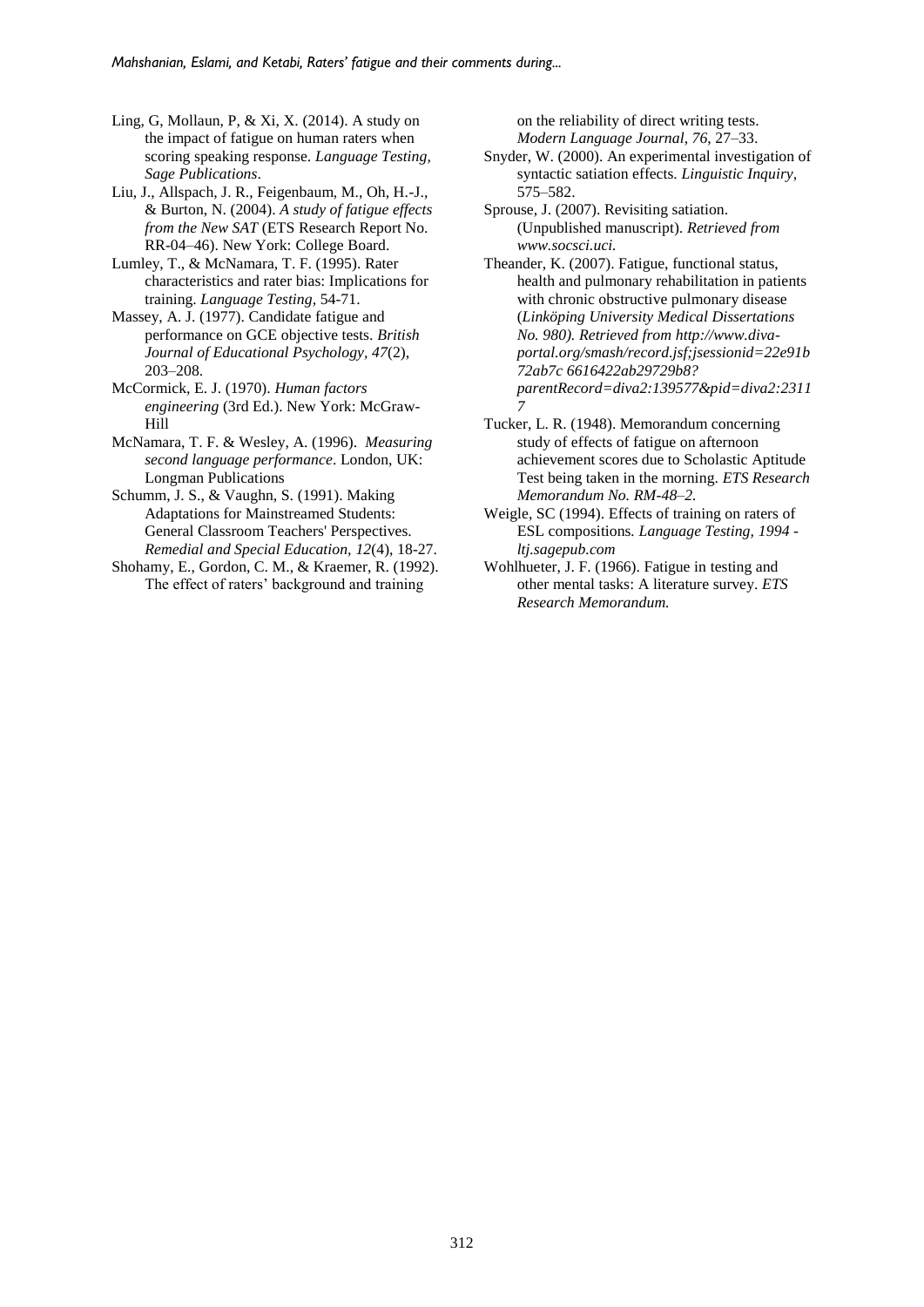|                |     | 95% Confidence Interval for Mean |                       |                   |                    |                    |      |       |
|----------------|-----|----------------------------------|-----------------------|-------------------|--------------------|--------------------|------|-------|
|                | N   | Mean                             | <b>Std. Deviation</b> | <b>Std. Error</b> | <b>Lower Bound</b> | <b>Upper Bound</b> | Min. | Max.  |
|                | 16  | 12.6250                          | 3.70360               | .92590            | 10.6515            | 14.5985            | 8.00 | 19.00 |
| $\overline{2}$ | 16  | 13.5000                          | 3.07679               | .76920            | 11.8605            | 15.1395            | 6.00 | 18.00 |
| 3              | 16  | 10.6875                          | 2.77414               | .69353            | 9.2093             | 12.1657            | 6.00 | 16.00 |
| $\overline{4}$ | 16  | 10.6875                          | 2.38659               | .59665            | 9.4158             | 11.9592            | 6.00 | 15.00 |
| 5              | 16  | 11.3750                          | 4.12916               | 1.03229           | 9.1747             | 13.5753            | 8.00 | 25.00 |
| 6              | 16  | 9.5000                           | 2.03306               | .50827            | 8.4167             | 10.5833            | 6.00 | 13.00 |
| 7              | 16  | 10.1875                          | 1.04682               | .26171            | 9.6297             | 10.7453            | 9.00 | 13.00 |
| Total          | 112 | 11.2232                          | 3.10684               | .29357            | 10.6415            | 11.8049            | 6.00 | 25.00 |

**Appendix 1. Descriptive Statistics for the Frequency of Comments on Grammar**

**Appendix 2. Descriptive Statistics for Comments on Choice of Words**

|                |     |        |                       |                   | 95% Confidence Interval for Mean |                    |      |      |
|----------------|-----|--------|-----------------------|-------------------|----------------------------------|--------------------|------|------|
|                | N   | Mean   | <b>Std. Deviation</b> | <b>Std. Error</b> | <b>Lower Bound</b>               | <b>Upper Bound</b> | Min. | Max. |
|                | 16  | 1.9375 | 1.65202               | .41300            | 1.0572                           | 2.8178             | .00  | 5.00 |
| $\overline{2}$ | 16  | 1.3125 | .94648                | .23662            | .8082                            | 1.8168             | .00  | 3.00 |
| 3              | 16  | 1.5000 | 1.21106               | .30277            | .8547                            | 2.1453             | .00  | 3.00 |
| $\overline{4}$ | 16  | 1.3125 | .94648                | .23662            | .8082                            | 1.8168             | .00  | 3.00 |
| 5              | 16  | .8750  | .88506                | .22127            | .4034                            | 1.3466             | .00  | 3.00 |
| 6              | 16  | 1.0625 | 1.18145               | .29536            | .4329                            | 1.6921             | .00  | 4.00 |
|                | 16  | .6875  | .70415                | .17604            | .3123                            | 1.0627             | .00  | 2.00 |
| Total          | 112 | 1.2411 | 1.14880               | .10855            | 1.0260                           | 1.4562             | .00  | 5.00 |

**Appendix 3. Descriptive Statistics for Comments on Punctuation**

|                |     |        |                       |                   | 95% Confidence Interval for Mean |                    |      |      |
|----------------|-----|--------|-----------------------|-------------------|----------------------------------|--------------------|------|------|
|                | N   | Mean   | <b>Std. Deviation</b> | <b>Std. Error</b> | <b>Lower Bound</b>               | <b>Upper Bound</b> | Min. | Max. |
|                | 16  | 1.6875 | 1.30224               | .32556            | .9936                            | 2.3814             | .00  | 4.00 |
| 2              | 16  | .9375  | 1.06262               | .26566            | .3713                            | 1.5037             | .00  | 3.00 |
| 3              | 16  | 1.6875 | 1.30224               | .32556            | .9936                            | 2.3814             | .00  | 5.00 |
| $\overline{4}$ | 16  | 1.1875 | 1.10868               | .27717            | .5967                            | 1.7783             | .00  | 4.00 |
| 5              | 16  | 1.8750 | 1.02470               | .25617            | 1.3290                           | 2.4210             | 1.00 | 4.00 |
| -6             | 16  | 2.0625 | 1.48183               | .37046            | 1.2729                           | 2.8521             | .00  | 4.00 |
| 7              | 16  | .9375  | .85391                | .21348            | .4825                            | 1.3925             | .00  | 2.00 |
| Total          | 112 | 1.4821 | 1.22277               | .11554            | 1.2532                           | 1.7111             | .00. | 5.00 |

**Appendix 4. Descriptive Statistics for Comments on Organization**

|                |     |        |                       |                   | 95% Confidence Interval for Mean |                    |      |      |
|----------------|-----|--------|-----------------------|-------------------|----------------------------------|--------------------|------|------|
|                | N   | Mean   | <b>Std. Deviation</b> | <b>Std. Error</b> | <b>Lower Bound</b>               | <b>Upper Bound</b> | Min. | Max. |
|                | 16  | 2.2500 | 1.34164               | .33541            | 1.5351                           | 2.9649             | .00  | 5.00 |
| $\overline{2}$ | 16  | .7500  | .93095                | .23274            | .2539                            | 1.2461             | .00  | 3.00 |
| 3              | 16  | 1.5000 | 1.21106               | .30277            | .8547                            | 2.1453             | .00  | 3.00 |
| $\overline{4}$ | 16  | 1.6875 | 1.07819               | .26955            | 1.1130                           | 2.2620             | .00  | 4.00 |
| 5              | 16  | .8750  | 1.25831               | .31458            | .2045                            | 1.5455             | .00  | 3.00 |
| 6              | 16  | 1.4375 | 1.15289               | .28822            | .8232                            | 2.0518             | .00  | 4.00 |
| 7              | 16  | .6250  | .88506                | .22127            | .1534                            | 1.0966             | .00  | 3.00 |
| Total          | 112 | 1.3036 | .22907                | .11614            | 1.0734                           | 1.5337             | .00  | 5.00 |